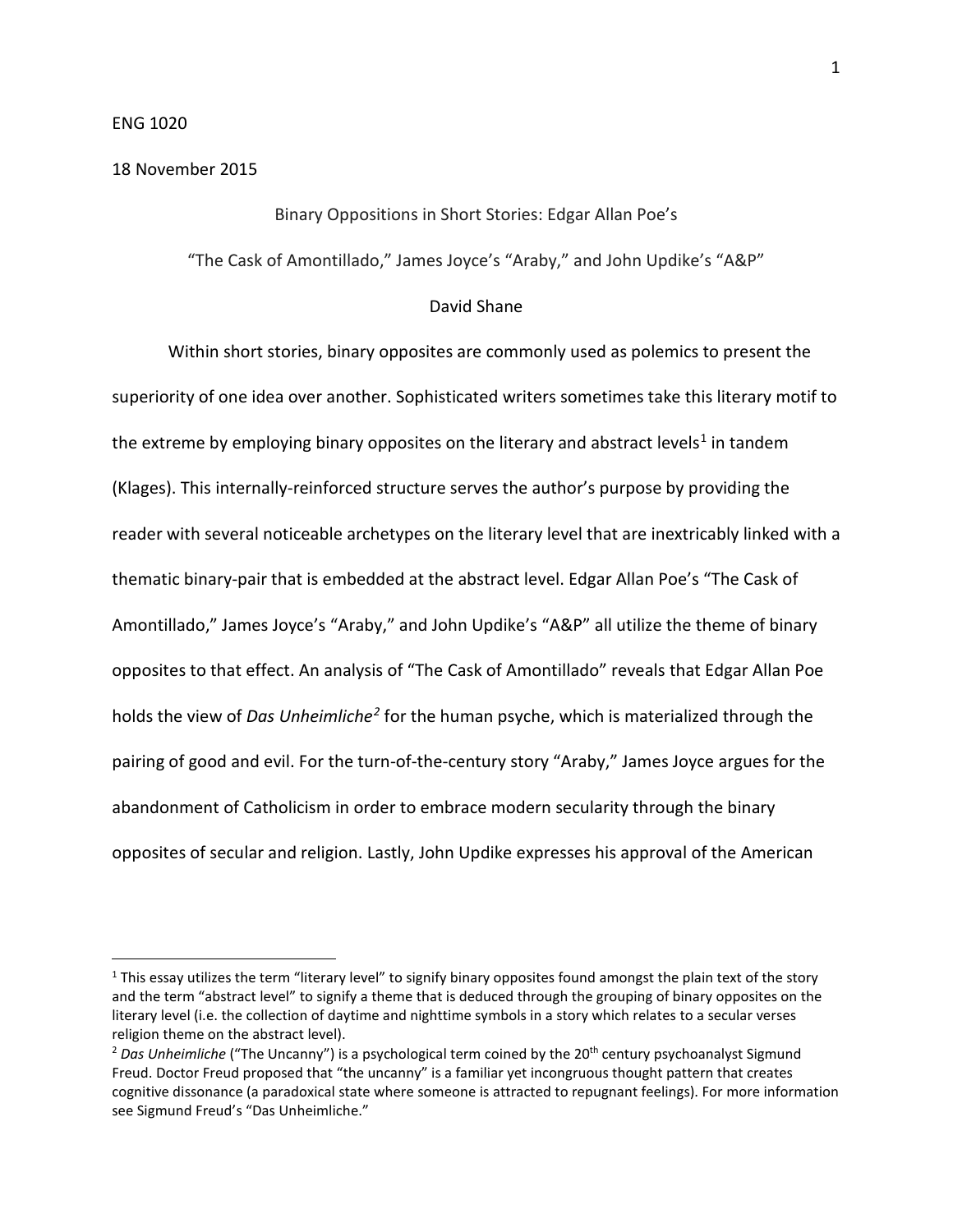social reform movements of the 1950s through the binary set of "Marxian" social classes: the bourgeoisie and the proletariat<sup>3</sup>.

Readers of Edgar Allan Poe are keenly aware of Poe's gothic style, his extensive use of symbolism, and his classic first-person narration style. Yet, the abstract level of Poe's work is often overlooked because of these and similar Poe-hallmarks found at the literary level (Nevi 461). It is true that the symbolic imagery found in "The Cask of Amontillado" is worthy of its own praise. However, an exhaustive analysis of the symbols penned by Poe reveals that these elements can be combined to support a larger message: *Das Unheimliche* is an essential part of the human psyche and humans should embrace it. Edgar Allan Poe experienced this innerdarkness first hand as he lived "a difficult life and faced many adversities from a young age" (Giammarco 6) which include the hardships of alcoholism and mental illness<sup>[4](#page-1-1)</sup> (Magistrale 90). This biographical information coupled with the noticeable parallels between Edgar Allan Poe's work and life leads to no surprise that within "The Cask of Amontillado" lays Poe's pre-Freudian thoughts about *Das Unheimliche*.

The binary pair that Poe uses to relate to *Das Unheimliche* is good versus evil and a cursory glance shows that the names of the main characters follow this very theme. The protagonist's name is "Fortunato" which means "fortunate, happy, blessed,"<sup>[5](#page-1-2)</sup> and even though the family name of Montresor does not appear to have any etymological significance, Poe indirectly supplies the Montresor family coat-of-arms: "a huge human foot [that] crushes a serpent rampant whose fangs are imbedded in the heel" (Poe 192). Several critics, like Paul

<span id="page-1-0"></span><sup>&</sup>lt;sup>3</sup> The Bourgeoisie and Proletariat are the upper (wealthy) and lower (poor) social classes of a society, respectively. Refer to "The Communist Manifesto" by Karl Marx and Friedrich Engels.

<span id="page-1-1"></span> $4$  It is impossible to ascertained Poe's mental health while he was living, but most researchers claim, at a minimum, depression. See "Edgar Allan Poe: A Psychological Profile" by Erica Giammarco.

<span id="page-1-2"></span><sup>5</sup> The name Italian name Fortunato is derived from the Latin name *Fortunatus.*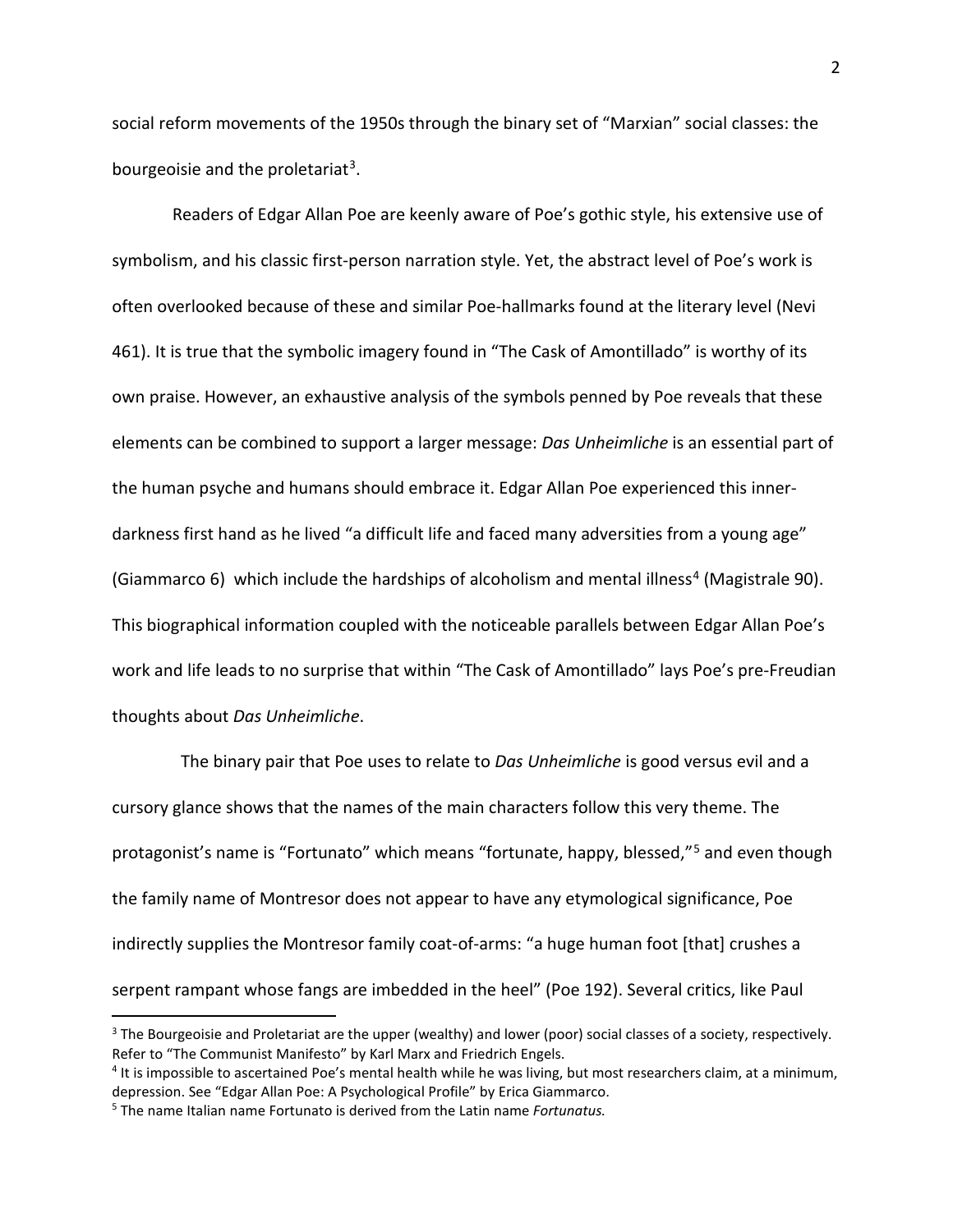Moliken, have rightly argued that the serpent represents Montresor, who is vengefully striking back at Fortunato (the human heel) after being stepped on (58). Furthermore, Edgar Allan Poe purposefully used the image of a serpent in order to make a biblical allusion: the story of "Adam and Eve" uses a serpent to represent the evilest of all creations, Satan. The personalities of Montresor and Fortunato, likewise, bolster the overarching pair of opposites: Montresor is engrossed with sinister thoughts and seeks revenge against Fortunato, while Fortunato's actions throughout the story suggest that he is friendly, kind, and innocent. Thus it stands that Montresor is an evil person aligned to an evil name and Fortunato is a good person aligned to a good name. Several minor good versus evil parallels also aid in the formation of the abstract binary pair. For example, Fortunato is wearing clothes of a court jester while celebrating the carnival, which signifies Fortunato's liveliness and friendliness. In addition to his festive attire, Fortunato is described by Montresor as being "respected, admired, and beloved"[6](#page-2-0) (Poe 192). As for Montresor, his comments are full of derision, he lies on several occasions, and he is vindictive. Additionally, the settings in the story parallel the good verse evil theme: Montresor lures Fortunato out of the "supreme madness of carnival" (Poe 190) which is full of life, down into the lonely "most remote end of the crypt" (Poe 192) which is full of death. "The Cask of Amontillado" concludes with evil triumphing over good as Montresor seals Fortunato in the catacombs. On the abstract level of "The Cask of Amontillado," "the uncanny" eclipses the goodness of human nature and validates Poe's claim that there is a dark side to mankind's heart.

<span id="page-2-0"></span><sup>&</sup>lt;sup>6</sup> Montresor's account of the story is usually viewed skeptically by critics because Montresor is an unreliable narrator. However, this remark about Fortunato fully integrates into the good versus evil theme.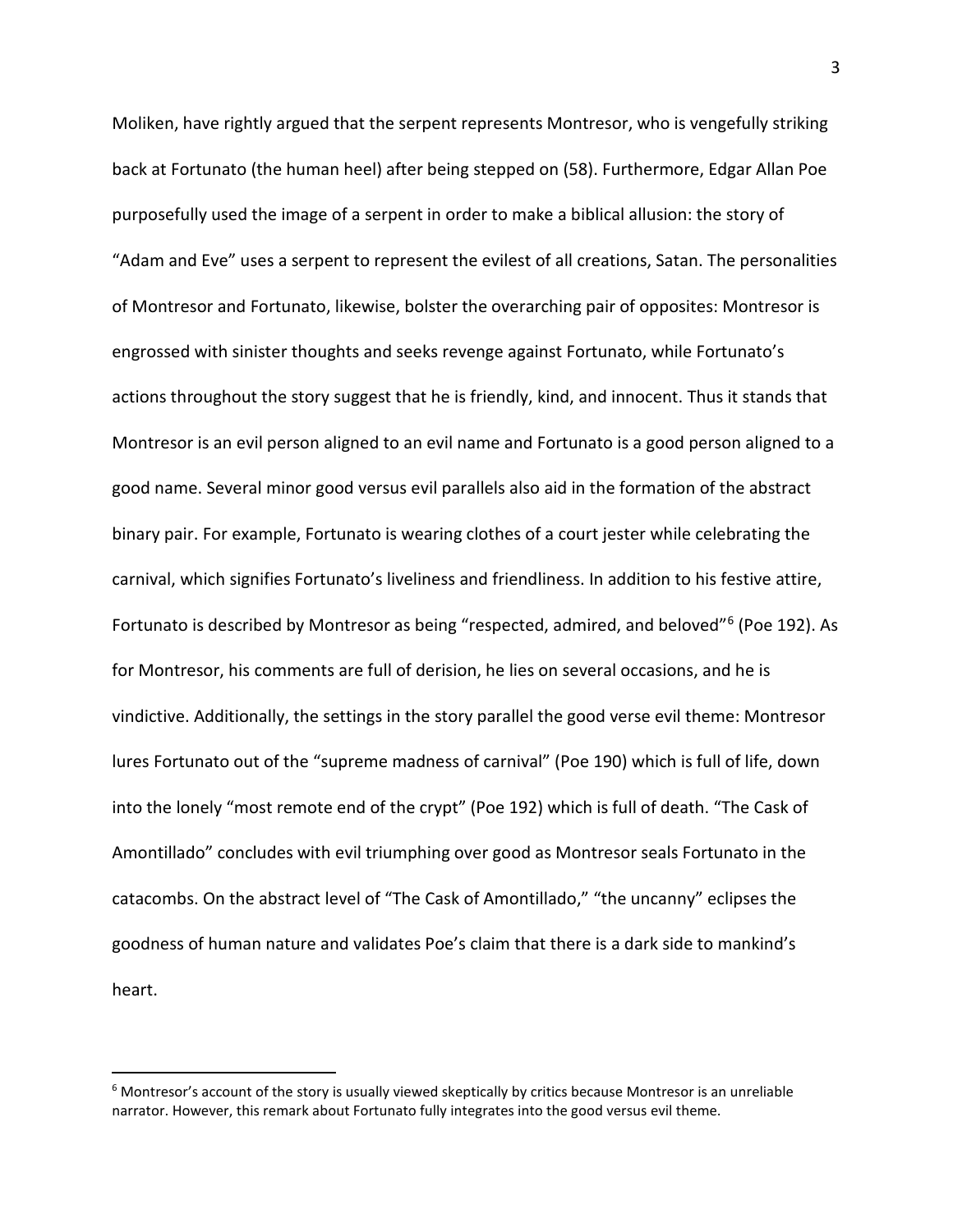In the short story "Araby," James Joyce skillfully uses the theme of binary opposites in order to promulgate anti-Catholicism. Unlike Edgar Allan Poe's use of binary opposites where evil triumphs over good on the literary level and the abstract level is completely removed from the text, Joyce uses several allegories that blatantly link to the binary pair on the abstract level, as well as, utilizing a parallel theme of lightness versus darkness to convey his message.

"Araby" explicitly contains several allegories that implicate the Roman Catholic Church with corruption. For example, the narration immediately begins by reflecting upon a priest linked to novels of romance and deception (Joyce 220). Tim Cairney observes that this allusion "serves to point out the inadequacy and hypocrisy of the priest" (11). Ironically, the priest's backyard is a biblical allusion to an untended Garden of Eden: "the wild garden behind the house contained a central apple tree and a few straggling bushes under one of which I found the tenant's rusty bicycle pump" (Joyce 220). While the degeneracy of the priests is sufficient to relay a message on its own accord, a positive portrait of secularism is developed simultaneously. For example, the narrator describes an outing filled with secular activities rife with noise, action, and vivacity:

> We walked through the flaring streets, jostled by drunken men and bargaining women, amid the curses of labourers, the shrill litanies of shop-boys who stood on guard by the barrels of pigs' cheeks, the nasal chanting of street-singers, who sang a come-all-you about O'Donovan Rossa, or a ballad about the troubles in our native land. These noises converged in a single sensation of life for me… (Joyce 221).

4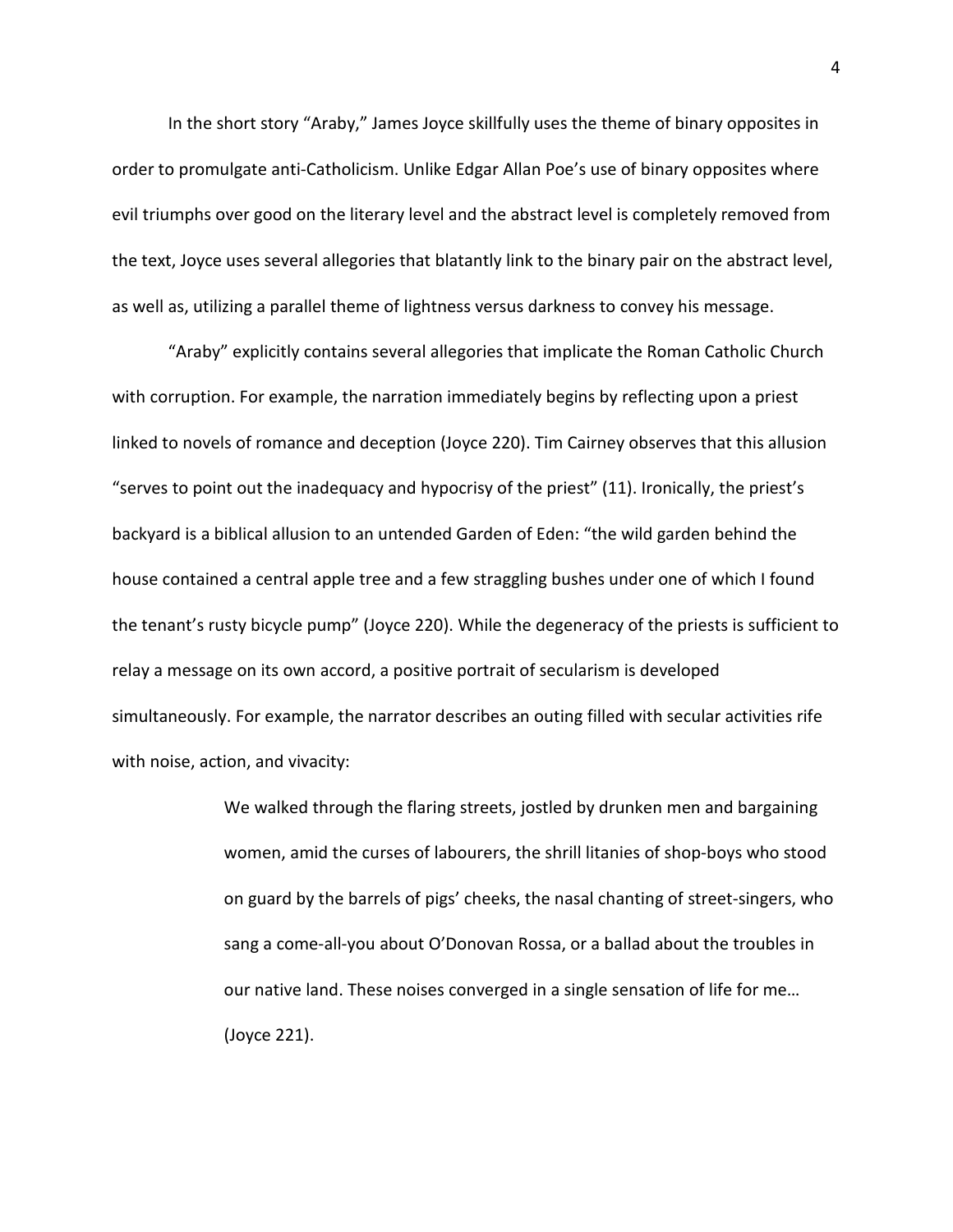Furthermore, "Araby" culminates on a day where the narrator lifelessly starts off at religious<sup>[7](#page-4-0)</sup> school but ends with the excitement of a trip to the bazaar. While it is true that the trip ends in bitter disappointment, it by no means represents secular inferiority. On the contrary, the excitement, the experience, and the opportunity all present a unified desire for secularism. Additionally, James Joyce ties the abstract level's secular and religious binary pair to the lightness and darkness binary pair on the literary level. In particular, "Araby" contains several contrasting adjectives where the binary tones independently serve to engender the imagery: "dark muddy lanes" (Joyce 220), "dark rainy evening" (Joyce 221), "white curve of her neck" (Joyce 221), etc... Moreover, the reader experiences most of the narrative time during "dark" nighttime where the narrator plays in the streets, talks to Mangan's sister, and journeys to the bazaar. This is in stark contrast to his mundane daytime activities of watching Mangan's sister through the window, mindlessly attending school, and watching the clock while waiting to go to the bazaar.

The work of unambiguous, controversial writers contains blatant messages that are easily discernible. However, quieter works can also carry an equally potent message about controversial or debatable topics too. John Updike's "A&P" occurs within a Postwar-American[8](#page-4-1) town and generates nostalgia for the average American reader. During an interview, John Updike commented that his stories are about "the American small town, Protestant middle class… it is in middles that extremes clash, where ambiguity restlessly rules" (Lehmann-Haupt). The binary pair that John Updike uses in "A&P" is the bourgeoisie and the proletariat. These

<span id="page-4-0"></span> $<sup>7</sup>$  The story doesn't state the type of school that the narrator attends, but it is not all that presumptuous to assume</sup> that it is a religious school as Joyce attended one as a child (Gray 5).<br><sup>8</sup> Postwar-America refers to the years proceeding after the end of World War II until the beginning of the '60s:

<span id="page-4-1"></span>**<sup>≈</sup>**1945-1962 (Digital History)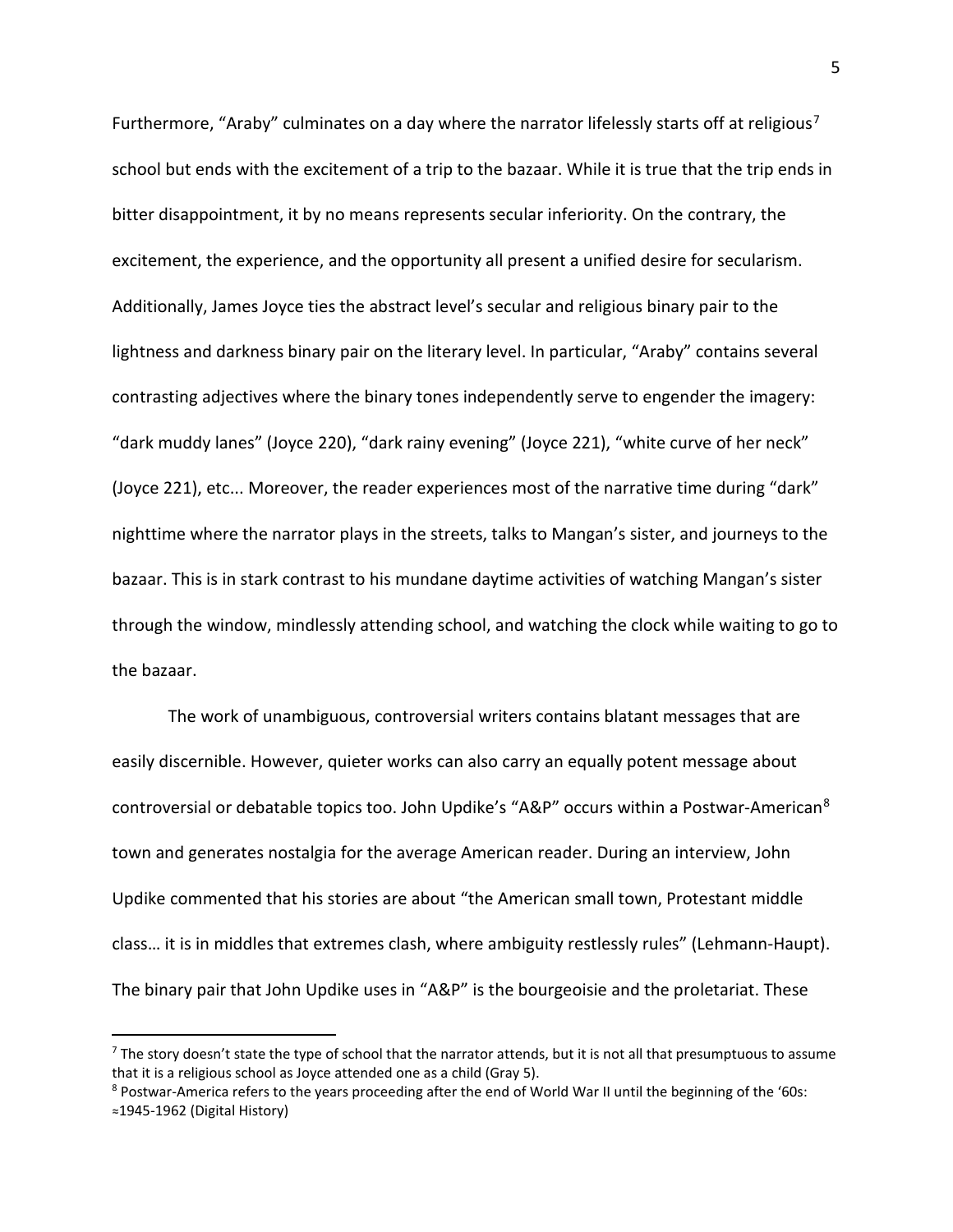two parties embody the epic struggle between different socioeconomic classes and directly relates to the social movements occurring during the postwar era. After World War II, "movements for civil and social rights, equality, and justice swept the United States" (Calisphere) and had a profound impact on the artists of the time. The binary opposites of "A&P" undoubtedly relate to the social changes through Sammy's actions, which "foreshadows the mood of the rebellious generation to come, which would refuse to conform" (Kirszner and Mandell 132).

The storyline of "A&P" is an allegory for the binary opposites of Marxian classes. The allmale workers of A&P are attentive, clothed in work uniforms, and are bossed by the female customers: "I ring it up again and the [female] customer starts giving me hell" (Updike 131). The story's climax even pivots around the confrontation between Queenie and Lengel, where the proletariat/female prevails over bourgeoisie/male:

> "We *are* decent," Queenie says suddenly, her lower lip pushing, getting sore now that she remembers her place, a place from which the crowd that runs the A&P must look pretty crummy…"Girls, I don't want to argue with you. After this come in here with your shoulders covered. It's our policy." [Lengel] turns his back (Updike 133).

Oppositely, the all-female shoppers are carefree, casually dressed, and maintain an aristocratic presence throughout the store. The only other shopper<sup>[9](#page-5-0)</sup> that appears is also a female who scoffs at Sammy for making a mistake with her groceries. This introductory spat between the woman and Sammy is an allegory for the resentment that the bourgeoisie have for the

<span id="page-5-0"></span><sup>&</sup>lt;sup>9</sup> "A couple of customers" (Updike 134) appear at the end of the story but they take on a genderless, silhouetted form. These customers symbolize that "production" must continue hence, Lengel takes over Sammy's duties.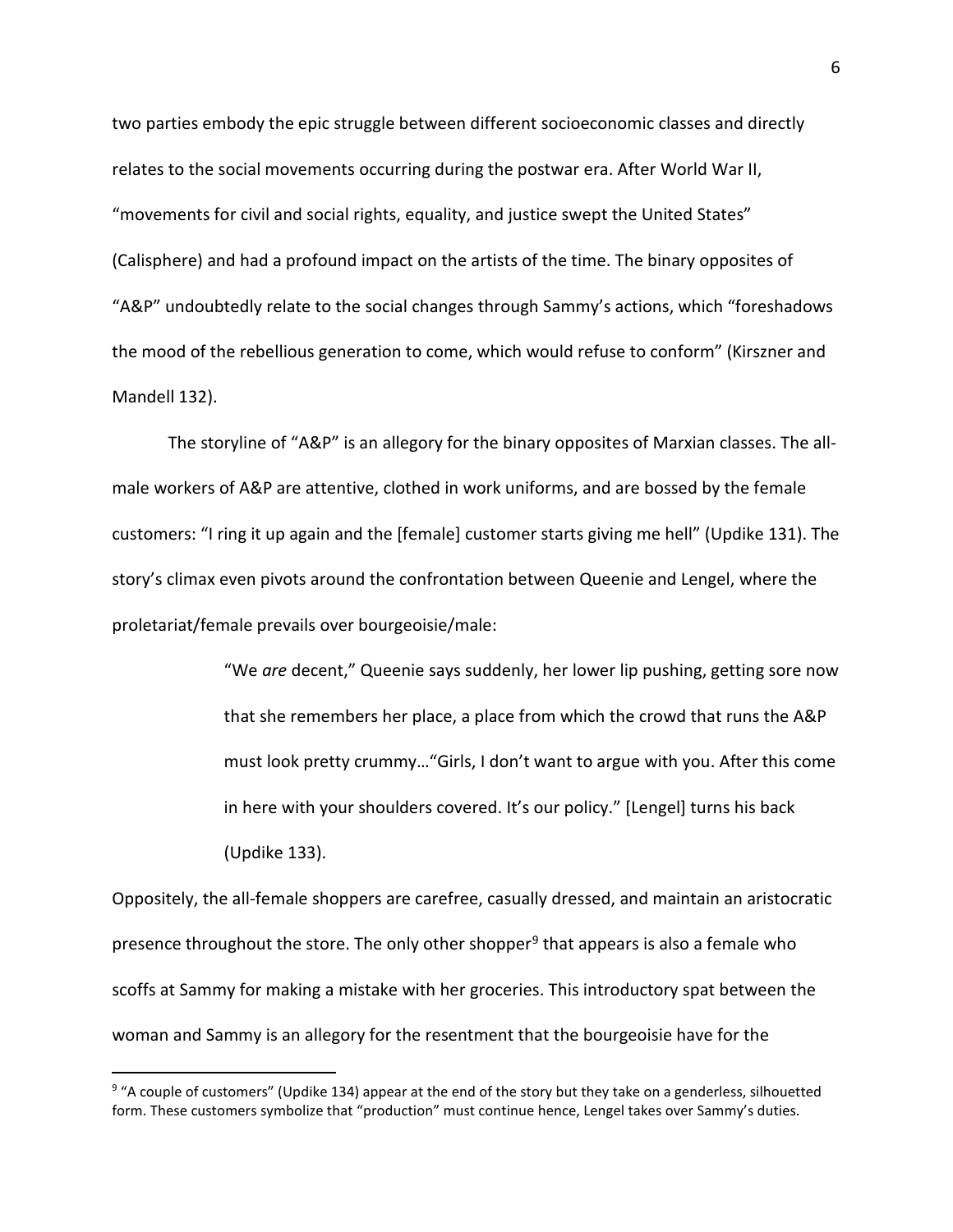proletariat in that the oppressed bourgeoisie are voiceless and stuck in a life of servitude. Besides the characters of the story, several other elements are polarized with a binary effect. For example, the A&P store itself is symbolic of the rejected, socially conservative, American lifestyle. The "Atlantic and Pacific Tea Company," formerly the "Great American Tea Company," is a symbolic industrial-cornerstone of the United States. The A&P in the story is "pretty empty [with] nothing much to do except lean on the register and wait for the girls to show up again" (Updike 132). Furthermore, Sammy narrates that the name "A&P" will be changed to the "Great Alexandrov and Petrooshki Tea Company or something" (Updike 132) in the future. Here, John Updike cleverly makes an allusion to the cold war for the purpose of using the America-Russia binary pair to parallel the social tensions of his abstract message. Although it is narrated by Sammy in an ironic way, Sammy asserts that A&P will be replaced by another owner. Hence, the old, conservative lifestyles of America will morph into new ones.

Even though these three authors are famous for a cornucopia of innovations in the literary world, their refined usage of binary oppositions equally attests to their great literary mastery. Edgar Allan Poe's "The Cask of Amontillado" uses the classic theme of good and evil to support the philosophical notion that mankind has an inherent evil. This belief in *Das Unheimliche* counters the popular 19th century movement of Transcendentalism, which peaked during Poe's lifetime. Similarly, James Joyce builds an argument on the abstract level of "Araby" through the use of innuendos and double entendres on the literary level. This complex network of light and dark images combined with several inverted church references unmistakably broadcasts Joyce's revolt of Catholicism. John Updike's usage of binary opposites in "A&P" declares his support for the social movements in America during the 1950s. In order to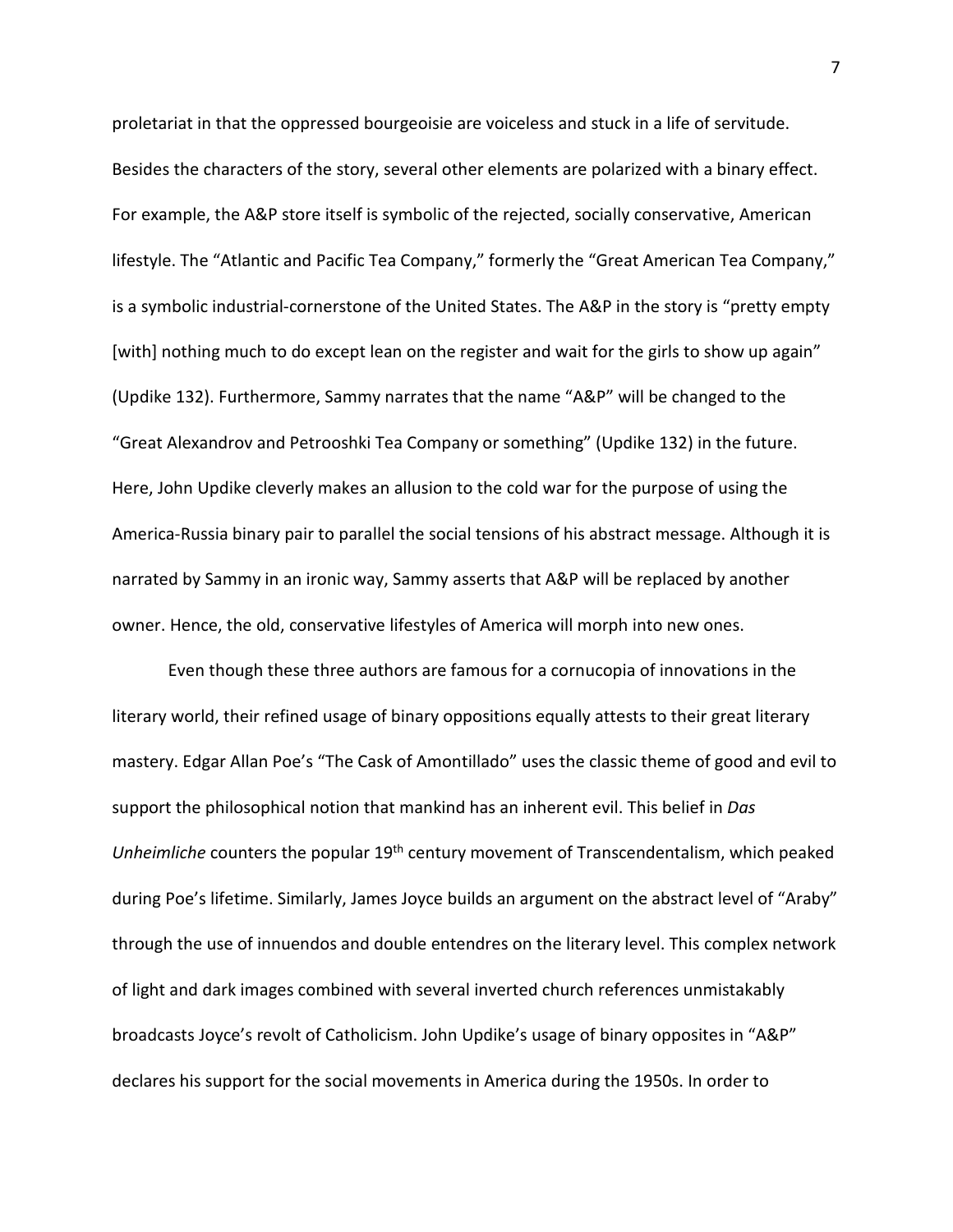accomplish this, Updike creatively uses the allegory of a mundane-life episode to nourish the "Marxian" pairing found on the abstract level. In short, "The Cask of Amontillado," "Araby," and "A&P" are the quintessence of binary oppositions in short stories.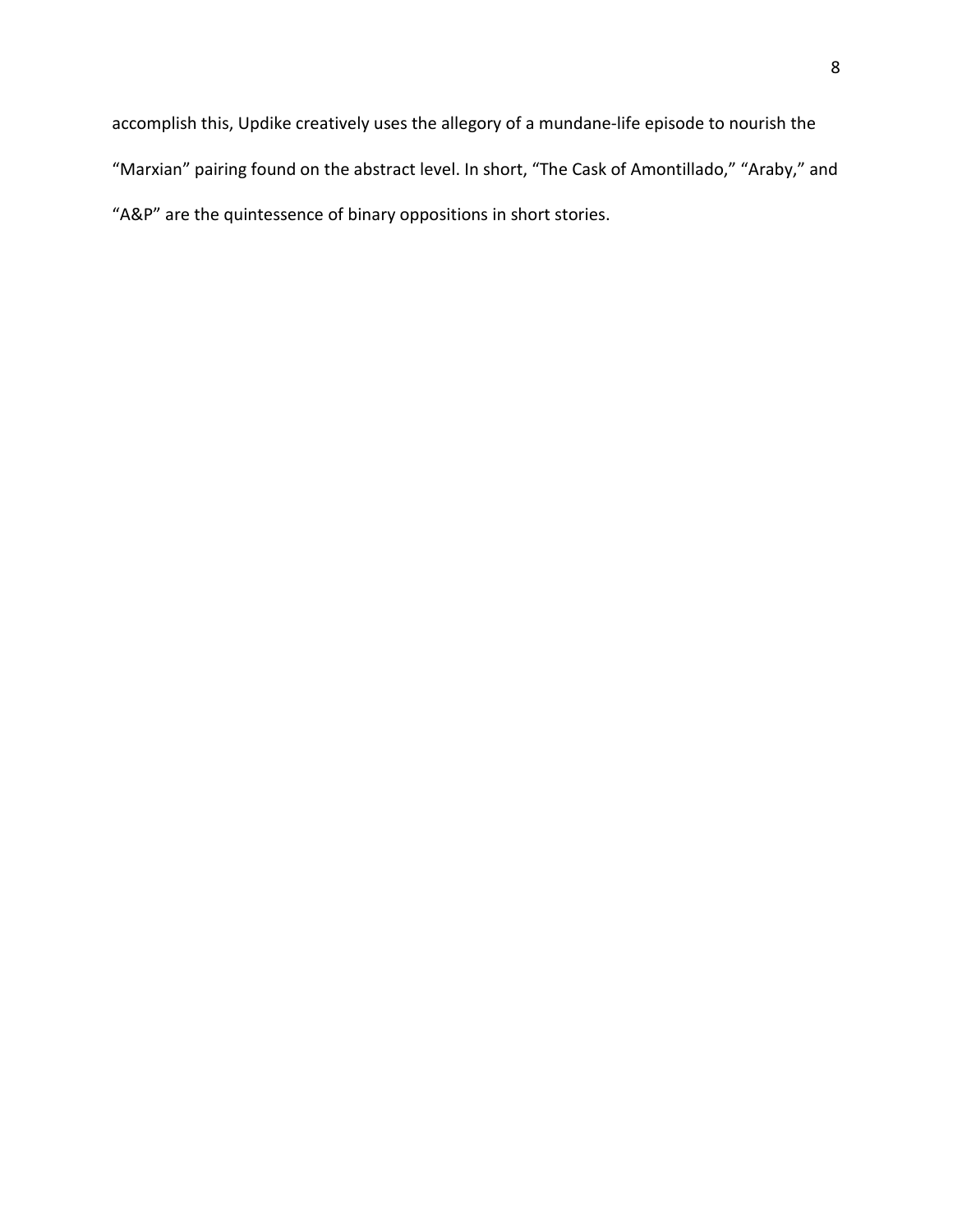### Annotated Bibliography

Cairney, Pat. "James Joyce's Quarrel with Catholicism." Diss. Emporia Kansas State College,

1977.ESIRC. Web. 2 October 2015.

Pat Cairney's dissertation reviews several of James Joyce's works along with biographical information in an attempt to explain the ever-present anti-catholic message that Joycean critics have unveiled. Cairney's dissertation is exhaustive and thorough: it points towards the combination of immoral church leaders and the disjoint social conditions of Dublin as Joyce's source of motivation. Of particular merit is Cairney's identification of the "priestly degeneracy" that exists in the majority of James Joyce's works. This theme takes on a systematic formula that is useful in finding Joyce's allegories, such as "dead" linked to "priest." While critics are divided over James Joyce being anti-catholic or not, Pat Cairney's work provides compelling evidence to support the notion. One aspect that was not covered by Cairney was the pitting of secular versus religious imagery. While Pat Cairney discusses a plethora of anti-catholic examples, his dissertation doesn't consider the pro-secular images that are found in "Araby"and Joyce's other works.

## Klages, Mary. *'The Structural Study of Myth' and Other Structuralist Ideas.* University of Idaho,

n.d. Web. 02 Oct. 2015

To support the argument that "Araby," "A &P," and "The Cask of Amontillado" contain binary opposites at an abstract level, it is necessary to comprehend the basics of structuralism in literary theory: Doctor Mary Klages's lecture introduces the anthropologist Claude Levi-Strauss and his contributions to literary theory. More specifically, Mary Klages covers the theme of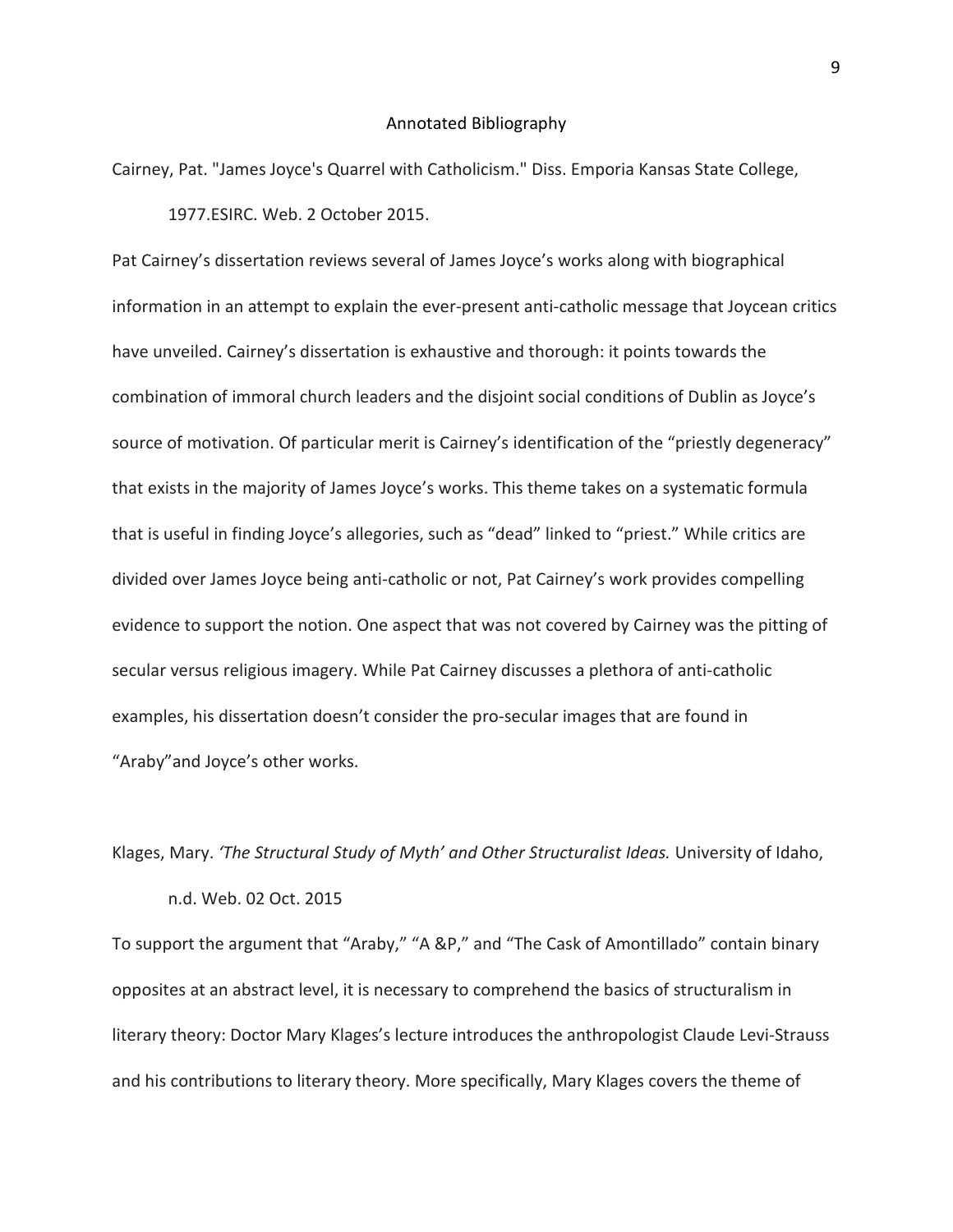binary pairs and how they are built into the structural nature of a story. In her lecture, Doctor Klages does an excellent job of breaking down the evolution of Levi-Strauss's structuralism and identifying the salient points: units can be broken down into binary pairs, the relationship amongst pairs is more important that what they represent, and narratives can be analyzed as a multi-dimensional product. Even though Claude Levi-Strauss's theory only considers the mythical genre, his systematic approach can be effectively applied to other types of literature. In other words, Doctor Klages's lecture proves to be beneficial for anyone interested in learning more about the subject of structuralism within literary theory. In short, Doctor Mary Klages's lecture provides a practical lesson for literary theory novices and laymen who have not been introduced to the more sophisticated concepts of literary criticism.

# Li, Kangqin. *Vision and Form in John Updike's Short Fiction*. Diss. University of Leicester, 2014.

### Web. 25 Sep. 2015

Li Kangqin's dissertation is a multi-faceted case study on the short fictional works of American author John Updike. Although Li Kangqin's work focuses primarily on the visual and structural forms of Updike's stories, it periodically discusses Sammy's change in "A & P." In particular, Li Kangqin covers Sammy's rejection of society (exemplified via Sammy quitting his job) and places emphasis on the final scene of the story. This point of the story receives a lot of criticism from scholars because the meaning of Sammy looking back at the store is contingent upon the analytical lens which one uses to interpret the story. Kangpin's thorough dissertation is also helpful in that it contains a trove of literary criticisms for John Updike and the story "A & P." For example, Kangpin references Kasia Boddy and her work that compares "A & P" to James Joyce's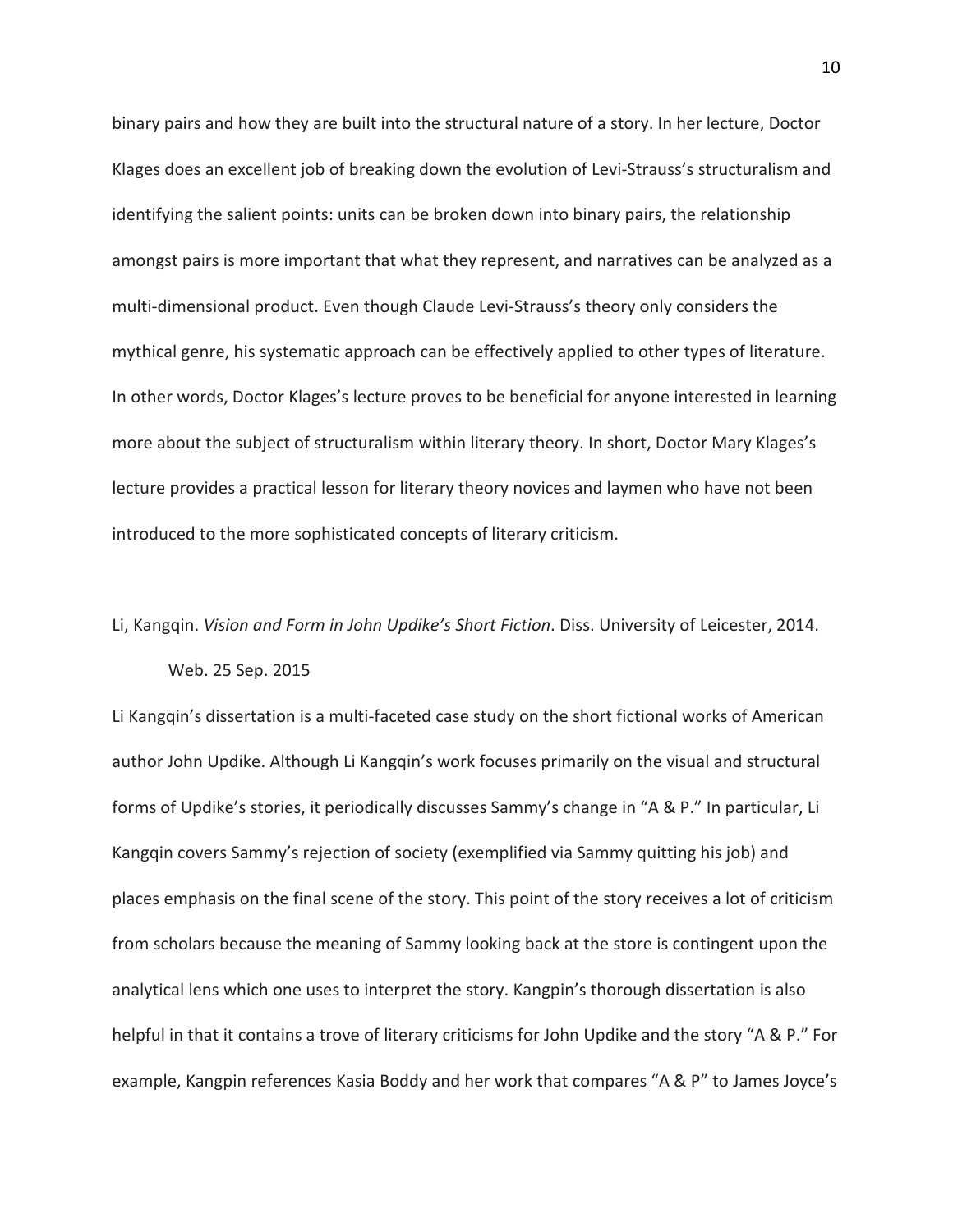"Araby" (which are focal points in my essay). While "Vision and Form in John Updike's Short Fiction" traverses on a tangent to the main ideas found in this essay, it is a fertile work that contains a plethora of leads for John Updike criticism.

### Magistrale, Tony. Student Companion to Edgar Allan Poe. Westport: Greenwood Press, 2001. ProQuest ebrary. Web. 22 Oct 2015

"The Student Companion to Edgar Allan Poe" is an introduction to the life, times, and work of the American author / poet Edgar Allan Poe. In particular, Tony Magistrale's comments on "The Cask of Amontillado" are insightful, straightforward, and easily digestible. For example, he breaks the short story down into the basic literary elements (such as characters, themes, and setting) and demonstrates how they function in the story. By writing at a general level, Tony Magistrale effectively relays to the reader several themes and motifs that occur in the story. One key idea that is presented is the intricate use of irony. With Edgar Allan Poe's works being notoriously rife with irony, Tony Magistrale highlights several small, subtle, details that reveal a highly complex network of the irony theme. This material supports the very core of the binary opposition argument because irony is a quintessential form of opposites. And even though "The Student Companion to Edgar Allan Poe" is not as technical as some of the more specialized articles on Poe, the amount of information included is satiating.

Nevi, Charles N. "Irony and 'The Cask of Amontillado'." *The English Journal* 56.3 (1967): 461- 463. Print.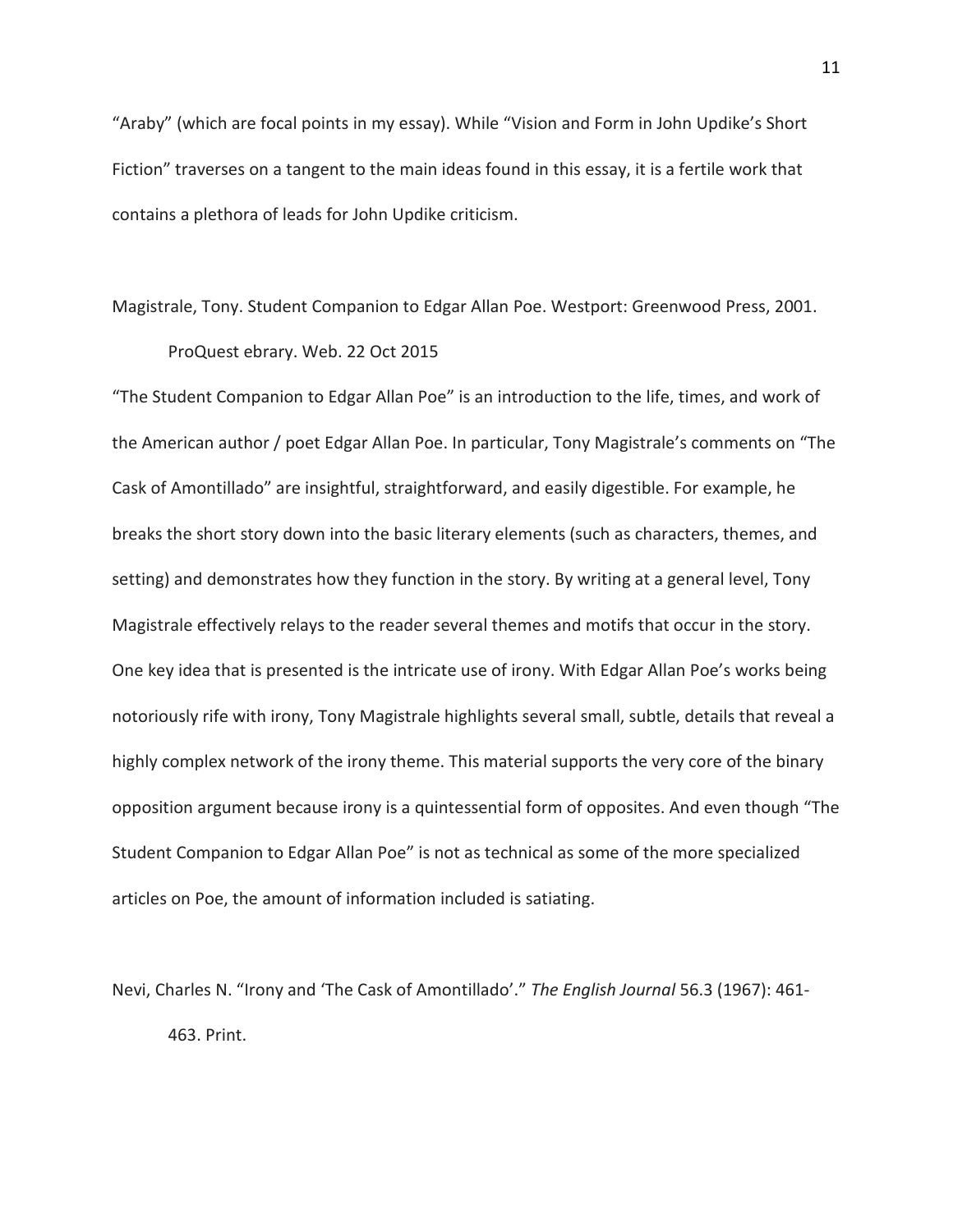Charles Nevi's article, "Irony and 'The Cask of Amontillado'," identifies several different ironies that can be found in Edgar Allan Poe's "The Cask of Amontillado." This article specifically concentrates on Poe's employment of the irony theme, and serves as a logical progression from Tony Magistrale's book. Charles Nevi is extremely cognizant of irony's abstractness and dedicates almost a third of his essay stressing this point: Nevi believes that readers of "The Cask of Amontillado" can extract the true worth of the story only if they have a solid grasp on irony beforehand. One interesting portion of the article is Nevi's remark that the story of "The Cask of Amontillado" is only concluded when irony is no longer possible. Even though this appears to be an exaggeration, it is suggestive that the irony theme exists at multiple levels of the story. Alternatively, what this essay gains from being full of rich content is somewhat lost due to its brevity. It is evident that Charles Nevi is a skillful writer and educator, but the amount of information presented here leaves the reader in want of additional material.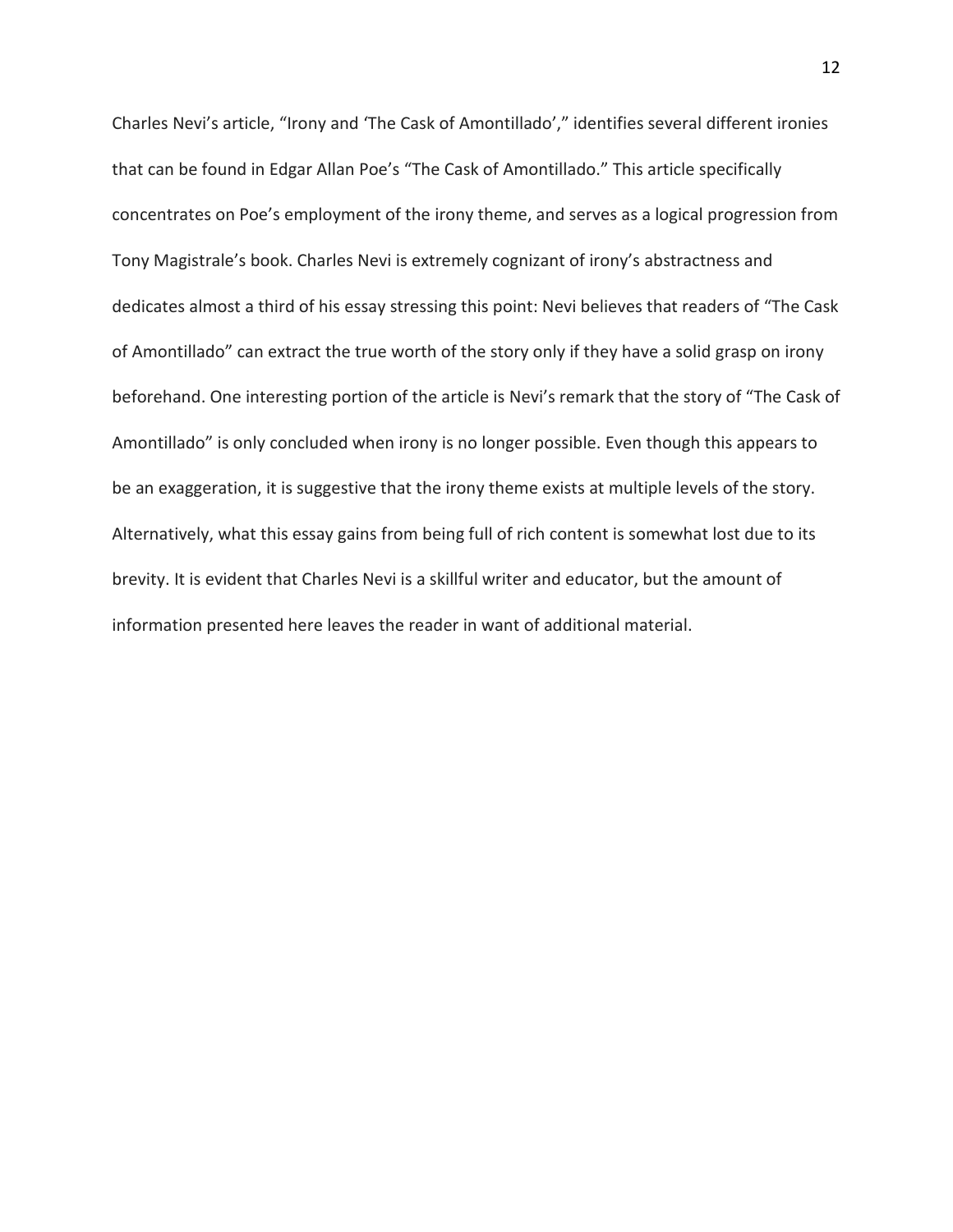### Works Cited

Cairney, Pat. *James Joyce's Quarrel with Catholicism*. Diss. Emporia Kansas State College, 1977. Conrad, Kathryn and Osteen, Mark. *Collaborative Dubliners: Joyce in Dialogue*. Ed. Vicki

Mahaffey. 1st. Syracuse: Syracuse University Press, 2012.

*Digital History*. Overview of the 1960s, n.d. Web 11 Nov. 2015.

Giammarco, Erika. "Edgar Allan Poe: A Psychological Profile." *Personality and Individual Differences* 54 (2013): 3-6. Print.

Gray, Wallace. *"Notes to Joyce's Araby," in World Wide Dubliners*. n.d. Web. 19 Sep. 2015.

Joyce, James."Araby" *LIT*. Ed.Laurie Kirszner and Stephen Mandell. Boston: Wadsworth, Cengage Learning, 2012. 220-223. Print.

Kirszner, Laurie G. and Stephen R. Mandell. *LIT*. Student. Boston: Wadsworth, Cengage Learning, 2012. Print.

Klages, Mary. *Literary Theory: A Guide for the Perplexed*. London: Continuum, 2006. Print.

Lehmann-Haupt, Christopher. "*John Updike*." Time.com. Time, 28 Jan 2009. Web. 11 Nov. 2015.

Magistrale, Tony. *Student Companion to Edgar Allan Poe*. Westport, CT: Greenwood Press,

2001. Web. 22 October 2015.

Moliken, Paul D. *Classic American Short Stories*. Clayton: Prestwick House, 2006. Print.

Nevi, Charles N. "Irony and 'The Cask of Amontillado'." *The English Journal* 56.3 (1967): 461- 463. Print.

Poe, Edgar A."The Cask of Amontillado." *LIT*. Ed. Laurie Kirszner and Stephen Mandell. Boston: Wadsworth, Cengage Learning, 2012. 190-194. Print.